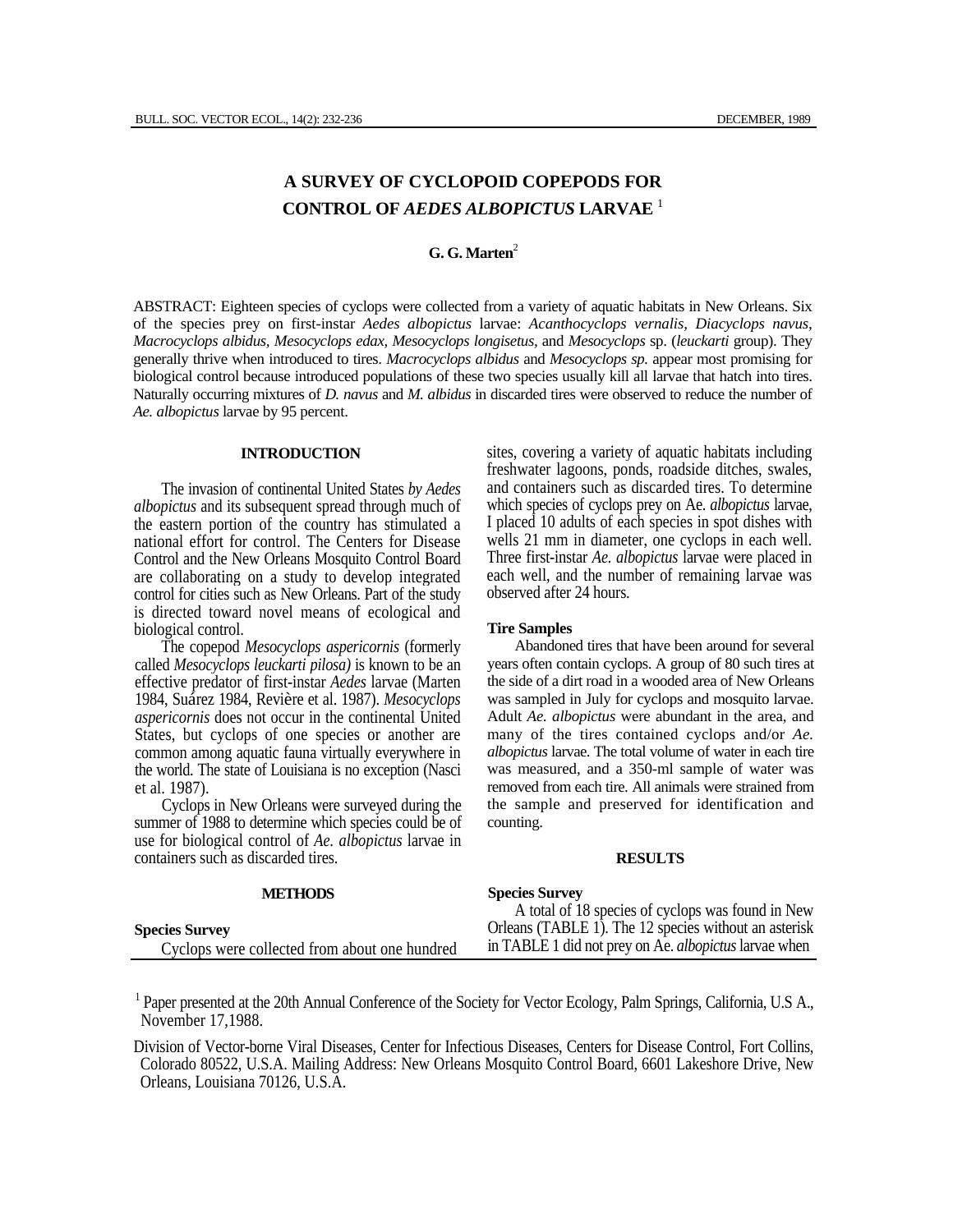tested in spot dishes. With one exception, the adult female body length of all these species is less than 1.0 mm (excluding caudal setae)—too small to prey on the larvae. Some of these species (e.g., *Eucyclops agilis)*  were observed to initiate attacks on *Ae. albopictus*  larvae, but they failed to carry them through. These species probably kill *Ae. albopictus* larvae on occasion, but not enough to be of use for biological control. *Homocyclops ater* is the only non-larvivorous species in TABLE 1 larger than 1.0 mm in body length: it does not appear to be a predator.

The six species of cyclops with asterisks in TABLE 1 killed *Ae. albopictus* larvae in the spot dish tests. Most killed all three larvae. They usually consumed everything except the head capsule, but sometimes they killed larvae without eating them. These six species have adult female body lengths in the range of 1.0 to 1.5 mm.

#### **Tire Samples**

Seventy percent of the sampled tires contained one or more species of Cyclops. Many of the tires contained more than one species. In fact, *M. albidus* and *D. navus*  were almost always found together in the same tires: 44 percent of the tires contained both *D. navus* and *M. albidus* (TABLE 2). They appeared to have been in the tires for years. Other species of cyclops in the tires were *Paracyclops poppei, Paracyclops fimbriatus, Eucyclops agilis, Orthocyclops modestus, Ectocyclops rubescens,* and *Acanthocyclops vernalis.* The presence of these other species in tires seemed to be independent of whether D. *navus sad M. albidus* were in the tires, but populations of the other species were smaller in tires with *D. navus* and *M. albidus* (TABLE 2).

*Culex quinquefasciatus* and *Culex salinarius*  larvae were abundant in the tires. Occurrence of the larvae of these two species of mosquitoes did not appear

to be associated with any of the cyclops, but the numbers of *Culex* larvae were lower in tires containing *D. navus*  and *M. albidus* (TABLE 2). *Macrocyclops albidus* was observed to prey on *Culex* larvae in the laboratory, but not nearly as frequently as *Aedes* larvae.

*Aedes albopictus* larvae were completely absent from nearly all tires that contained *M. albidus* and *D. navus,* even though *Ae. albopictus* larvae were found in 60 percent of the tires without *M. albidus*  and *D. navus* (TABLE 2). Overall, nearly 20 times as many *Ae. albopictus* larvae were found in tires without *M. albidus* and *D. navus* as were found in tires that contained these two species of cyclops. *Macrocyclops albidus* was responsible for most of the predation in water samples (including detritus, cyclops, and all other organisms) that were removed from the tires and observed under a stereomicroscope while introducing first-instar larvae.

The few tires in which *Ae. albopictus* larvae were found together with *M. albidus* and *D. navus* are of particular interest. In contrast to most other tires, they contained a variety of zooplankton, including numerous cladocera. The abundance of alternative food appeared to reduce the intensity of cyclops predation on the mosquito larvae.

*Paracyclops poppei* was the only other species of cyclops in enough of the tires to assess its correlation with *Ae. albopictus* larvae. No correlation was observed.

## **DISCUSSION**

Two major results are apparent from this study. First is the fact that several species and genera of cyclops prey upon *Aedes* larvae. Second is the intense predation by natural populations of *Macrocyclops* on *Ae. albopictus* larvae in tires. Additional evidence on

TABLE 1. Species of cyclops collected in New Orleans.

| * Acanthocyclops vernalis | <i>*Mesocyclops edax</i>           |
|---------------------------|------------------------------------|
| Apocyclops panamensis     | <i>*Mesocyclops longisetus</i>     |
| *Diacyclops navus         | *Mesocyclops sp. (leuckarti group) |
| Ectocyclops rubescens     | Microcyclops varicans              |
| Eucyclops agilis          | Orthocyclops modestus              |
| Eucyclops speratus        | Paracyclops fimbriatus             |
| Homocyclops ater          | Paracyclops poppei                 |
| *Macrocyclops albidus     | Thermocyclops inversus             |
| Metacyclops denticulatus  | Tropocyclops prasinus              |

\*Prey upon first-instar *Aedes albopictus* larvae.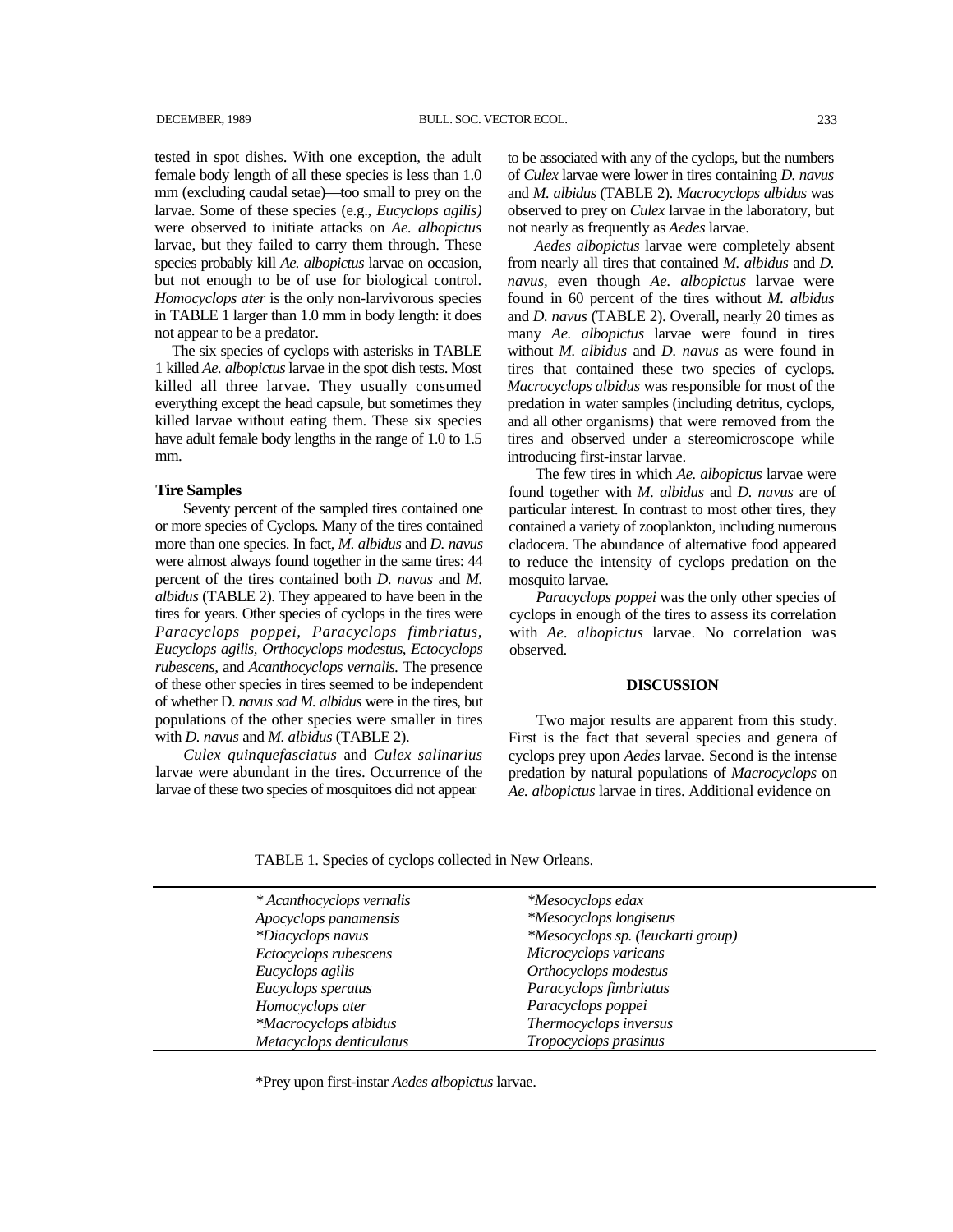the intensity of predation in tires comes from an experiment in which 100 first-instar *Ae. albopictus*  larvae were introduced under field conditions to some of the same tires that were sampled in this study (J. E. Freier, pers. commun.). In most of the tires with *M. albidus* and *D. navus,* no larvae survived after 48 hours. (A few of the tires had one larva surviving.) In contrast, 45 to *55* percent of the larvae were still alive after 48 hours in tires that contained neither of these cyclops species.

The main reason that cyclops can be such effective predators of *Ae. albopictus* larvae is their broad food base—phytoplankton, protozoa, and small animals such as rotifers—which allows them to maintain large populations independent of the supply of mosquito larvae. A high reproductive capacity and a generation time of 2 to 4 weeks (depending upon temperature), plus the fact that a female is inseminated for life, ensure that a large population will be established within a few weeks after introducing only a few adult females to a container.

Cyclops populations can persist for long periods in a container, sometimes years. Many species can survive when a container dries up, as long as some soil or detritus remains. The eggs, which are carried in sacs on each side of a female's body until they hatch, are not resistant to desiccation. Cyclops survive drying as adults or copepodids, which are active within hours after there is water in the container again. The scientific literature contains very little about how cyclops cope

with desiccation, whether a pocket of moisture is necessary for survival or whether there are physiological adjustments such as diapause.

Field trials have been initiated in New Orleans with four of the larvivorous species in TABLE 1. The trials are still in progress and details will be reported elsewhere, but some of the most conspicuous results are worth mentioning. When introduced to tires in a New Orleans woodlot, *Acanthocyclops vernalis, Diacyclops navus,* and *Mesocyclops* sp. established long-term populations of several hundred adults within a few weeks. *Macrocyclops albidus* established populations of 50 or more adults. *Macrocyclops albidus* and *Mesocyclops* sp. eliminated *Ae. albopictus* larvae as effectively as reported above for the naturally occurring mixtures of *Macrocyclops* and *Diacyclops. Acanthocyclops vernalis* appeared to be nearly as effective.

Considerable variation exists among the six larvivorous species of cyclops with regard to ecological characteristics that bear on their effectiveness as predators of *Ae. albopictus* larvae. The following remarks are based on observations in laboratory containers, using water and detritus from tires to simulate environmental conditions in tires.

*Acanthocyclops vernalis* occurs throughout the temperate regions of the world in a broad array of aquatic habitats—temporary and permanent, large and small. In containers, it spends most of its time actively hunting along surfaces where *Ae. albopictus* larvae

|                                                          | Diacyclops navus and<br>Macrocyclops albidus |                     |
|----------------------------------------------------------|----------------------------------------------|---------------------|
|                                                          | Present <sup>a</sup>                         | Absent <sup>b</sup> |
| Number of tires                                          | 35                                           | 40                  |
| Average number of $D$ , navus $\degree$                  | 66                                           |                     |
| Average number of $M$ . albidus $\degree$                | 76                                           |                     |
| Percent of tires with other cyclops                      | 49%                                          | 51%                 |
| Average number of other cyclops <sup>c</sup>             | 20                                           | 51                  |
| Percent of tires with Ae. albopictus larvae              | 8%                                           | 60%                 |
| Average number of Ae. albopictus larvae <sup>c</sup>     | 5.0                                          | 12.6                |
| Percent of tires with other mosquito larvae <sup>d</sup> | 35%                                          | 40%                 |
| Average number of other mosquito larvae <sup>c,d</sup>   | 3.5                                          | 6.8                 |

Table 2. Cyclops and mosquito larvae in tires on the edge of a New Orleans woodlot.

a Both *D. navus* and *M. albidus* present in tire.

b Neither *D. navus* nor *M. albidus* present in tire.

c Averages are based only on tires where the indicated animal was present.

 *<sup>d</sup> Culex* larvae.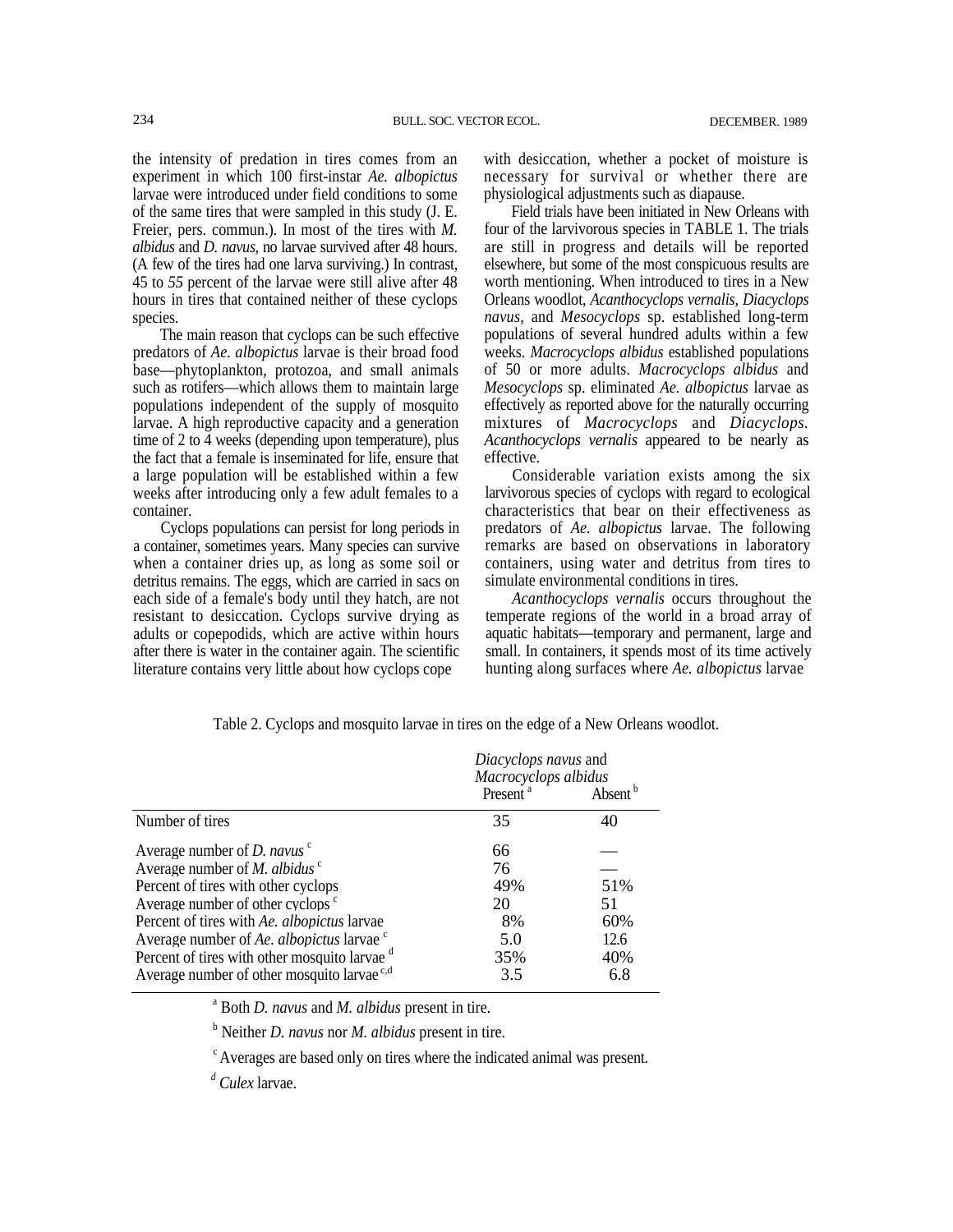graze. Experimental information on the effectiveness of *A. vernalis as* a predator is not yet complete, but predation in experimental containers is often 100 percent. Some larvae may escape predation if more than a few hundred are placed in the container at the same time.

*Diocyclops navus* is common throughout eastern North America in temporary water bodies such as small ponds and swales, where it is often highly abundant. *Diocyclops navus* swims throughout the water column and spends brief periods scanning the bottom, hunting behavior that puts it in frequent contact with *Ae. albopictus* larvae. It is the smallest of the six larvivorous species in New Orleans and the most timid as a predator of *Ae. albopictus* larvae. Predation is highly variable and is seldom 100 percent. For this reason, *D. navus*  does not appear as promising for biological control as the other larvivorous species.

*Macrocyclops albidus* is a species of global distribution. It is common in New Orleans in permanent water bodies of all sizes. *Macrocyclops albidus* usually rests on the bottom of a container where it attacks *Ae. albopictus* larvae as they graze there. It sometimes hunts along the surface of the water, where it kills larvae hanging at the surface. It is a large and aggressive predator and often kills all larvae it encounters, even when it is too satiated to eat. It typically kills 100 percent of the *Ae. albopictus* larvae that are placed in a container, even if more than 1,000 are introduced at one time. *Macrocyclops albidus* is one of the most promising candidates for biological control, but it has some limitations. It generally has smaller container populations than the other species, averaging less than 100 individuals per tire. The *Macrocyclops* collected in New Orleans are less tolerant of high water temperatures that can occur in containers exposed to the sun, being unable to survive more than 37°C. They are less able to survive drying of the habitat.

*Mesocyclops edax* is the smallest species of *Mesocyclops* in New Orleans, but it is an aggressive predator. It is common in lakes throughout eastern North America, and it spends all of its time swimming in the water column. When introduced to containers, it usually establishes a population that is large enough to kill all *Ae. albopictus* larvae, particularly if phytoplankton are abundant in the water. However, *M. edax* appears to fare more poorly than the other cyclops species in containers where food is in meager supply.

*Mesocyclops longisetus* is the largest of the six species and a correspondingly aggressive predator. It is a neotropical species whose distribution in the United States is probably restricted to the Southeast. *Mesocyclops longisetus* swims throughout the water

column, and it is known to eliminate *Anopheles* larvae in Latin America wherever it is naturally abundant (Marten et al. 1989). Only a few specimens of *M. longisetus* have been collected in New Orleans from a freshwater lagoon. There have not been enough to establish a culture or test *M. longisetus* in the field.

*Mesocyclops* sp. appears to be a new species of unknown distribution. It is a member of the *Mesocyclops leuckarti* species group, which is global in distribution; its morphology is most similar to *Mesocyclops aequatorialis prescei,* which is found in the Caribbean. In this study, *Mesocyclops* sp. has been collected only from freshwater lagoons in New Orleans but is probably common in other areas of southeastern United States. It thrives when introduced to container habitats. It is a large and aggressive predator that spends its time resting on submerged vegetation and leaves, where it grabs *Ae. albopictus* larvae as they graze. It appears to be nearly as effective as *M. albidus* at eliminating *Ae, albopictus* larvae, and it is more resistant to desiccation and more tolerant of high water temperatures. *Mesocyclops* sp. is a strong candidate for biological control.

In summary, *M. albidus* and *Mesocyclops* sp. are highly effective larval predators that usually kill 100 percent of Ae. *albopictus* larvae, even when more larvae are introduced to a container than would ever hatch into it under natural conditions. Sometimes lapses occur, however, which should be investigated further. These appear to be associated with an abundance of alternative food. Fortunately, this is not a common situation. Once a cyclops population builds up its numbers in a container, it grazes all food sources down to a very low level.

"The critical question for practical use of cyclops for biological control is how they can be produced in large numbers and how they can he stored and distributed to container habitats where *Ae. albopictus*  breeds. Mass production of any of these species should be simple and inexpensive. I am using a culture system consisting of wheat seed, bacteria, protozoa, and rotifers. I have only produced them by the thousands so far, but it should be possible to expand the same production system to a larger scale. The materials are inexpensive, but procedures remain to be developed that are simple enough to have low labor costs.

Large numbers of cyclops can be stored for months in a small quantity of water at refrigerator temperature. The cyclops can pass without damage through a backpack spray nozzle with a simple hole several millimeters in diameter. The fact that cyclops can survive for months in soil or detritus that is only slightly damp suggests the possibility of storage and transport